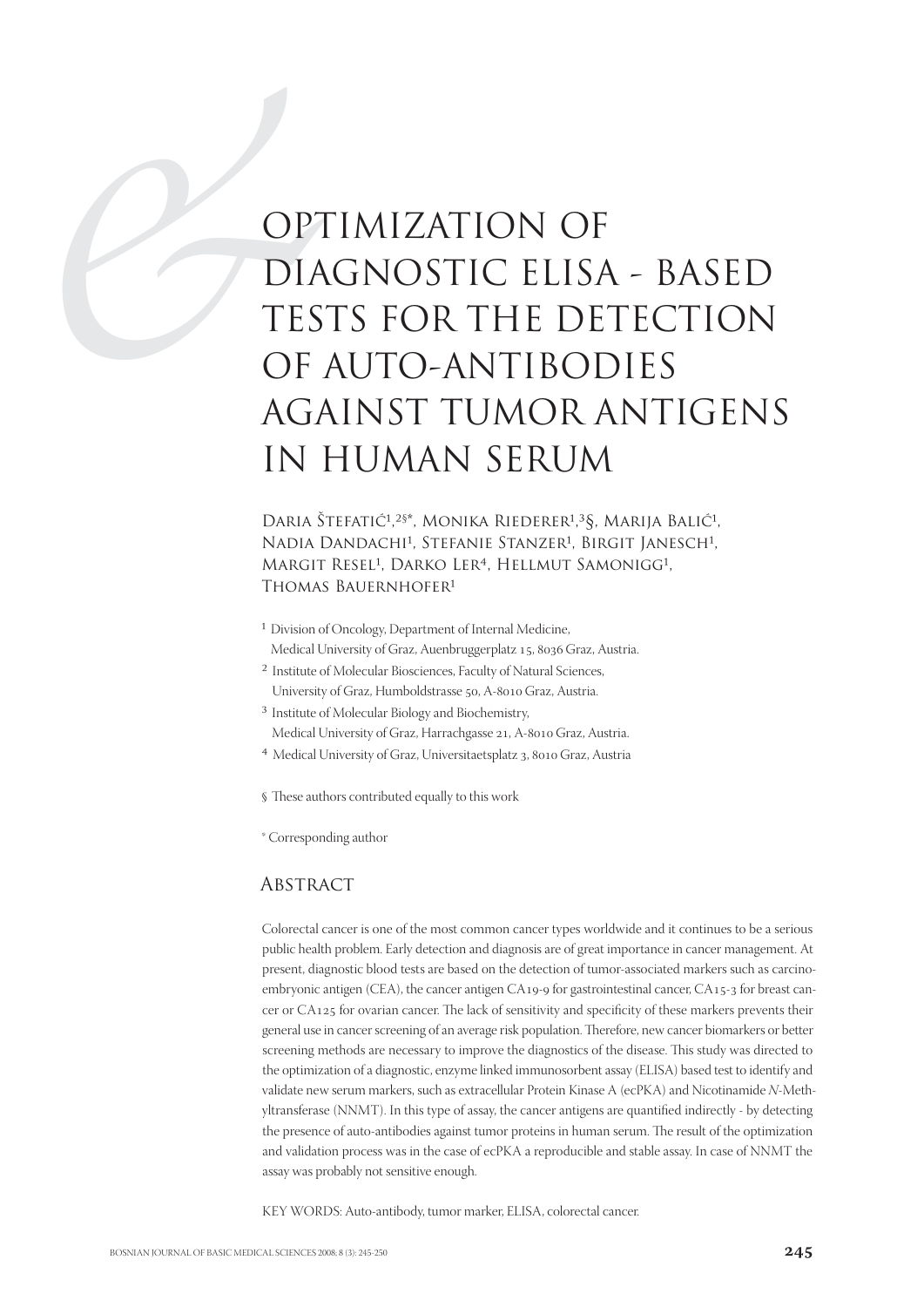## **INTRODUCTION**

Serum tumor markers have been the most widely used approach for cancer detection. Currently, the majority of the available tumor markers represent cancer antigens. For example, the PSA represents a marker for prostate cancer, the CEA for colorectal cancer, the cancer antigen  $CA_{15-3}$  for breast cancer, the cancer antigen CA19-9 for gastrointestinal cancer, the cancer antigen  $CA<sub>125</sub>$  for the diagnosis of ovarian cancer, AFP is a liver cancer marker or human hCG, a breast cancer marker  $(1, 2)$ . Quantification of all markers is based on the antigen determination method and generally exhibits limited specificity and sensitivity. Therefore, new cancer biomarkers or better screening methods are necessary to improve the diagnostics of the disease. There is increasing evidence that the immune system of patients with cancer responds to tumor antigens with the production of antibodies. The observed accumulation of such "auto-antibodies" in cancer patients suggests them to be of high diagnostic/prognostic value  $(1, 3)$ . Therefore, specifically developed auto-antibody detecting ELISAs could be used to quantify tumor markers, indirectly. As shown in Figure 1, the serum auto-antibodies that will be measured are bound between the coating antigen (tumor marker) and the enzyme labeled antibody, directed against human IgG. An increase in signal indicates the presence of auto-antibodies in the serum samples. It has been shown previously that the auto-antibody ELISAs exhibit enhanced sensitivity and specificity for some of the tumor markers, compared to ELISAs detecting the tumor antigen. In general, the auto-antibody ELISA is superior to antigen-determining kits concerning rapidity



and reproducibility, is easy to perform and represents a cost-saving method  $(4, 5)$ . In this context, two interesting candidates for tumor markers are ecPKA and NNMT. In normal mammalian cells, the cAMP-dependent PKA is located strictly intracellular. In cancer cells of various cell types, however, PKA has been shown to be secreted into the medium. The speculation is that ecPKA excretion might elicit the induction of serum auto-antibodies against ecPKA, indicating that ecPKA might be a cancer antigen, and that the presence of such auto-antibodies could serve as a diagnostic marker. This has already led to the development of a novel enzyme immunoassay method that measures the level of IgG auto-antibodies generated against ecPKA  $(1)$ , which we intended to confirm and optimize with our antibodies (Figure ).

NNMT has recently attracted much interest in the field of different types of cancer. In humans, NNMT is predominantly expressed in the liver and is predicted to be located in the cytoplasm  $(6, 7)$ . It could represent a new marker for colorectal cancer (CRC) that will further enhance detection of the disease and trigger a follow-up colonoscopy, as CRC patients showed elevated NNMT levels in serum. Furthermore, NNMT showed higher sensitivity than the established CRCtumor marker CEA, indicating that NNMT could be more suitable to discriminate between patients with CRC and apparently healthy individuals  $(8, 9, 10, 11)$ . But further studies are needed to address the potential correlation of NNMT-serum levels with the presence of CRC. As NNMT was described to be secreted into serum, we tested whether it elicited the development of auto-antibodies as well. All these facts indicate the probable utility of this new auto-antibody assay as a cancer screening tool without the false positives often associated with conventional testing. It could also provide a novel technology for cancer detection  $(1)$ .

## Materials and Methods

The serum samples used for the optimization of the detection method were obtained from subjects with CRC ( $n = 8$ , mean age 59 years  $\pm$  21 years). Tested cancer patients were of different age and sex, with a wide range of stages of malignancy and different therapies. Control serum was obtained from healthy volunteers ( $n = 7$ , mean age 30 years  $\pm$  27 years). The serum samples were kept at -80°C until use and were thawed only once before use. The anti-ecPKA auto-antibodies and NNMT-levels were measured by solid phase ELI-SA. For this purpose, flat bottom polystyrene 96-well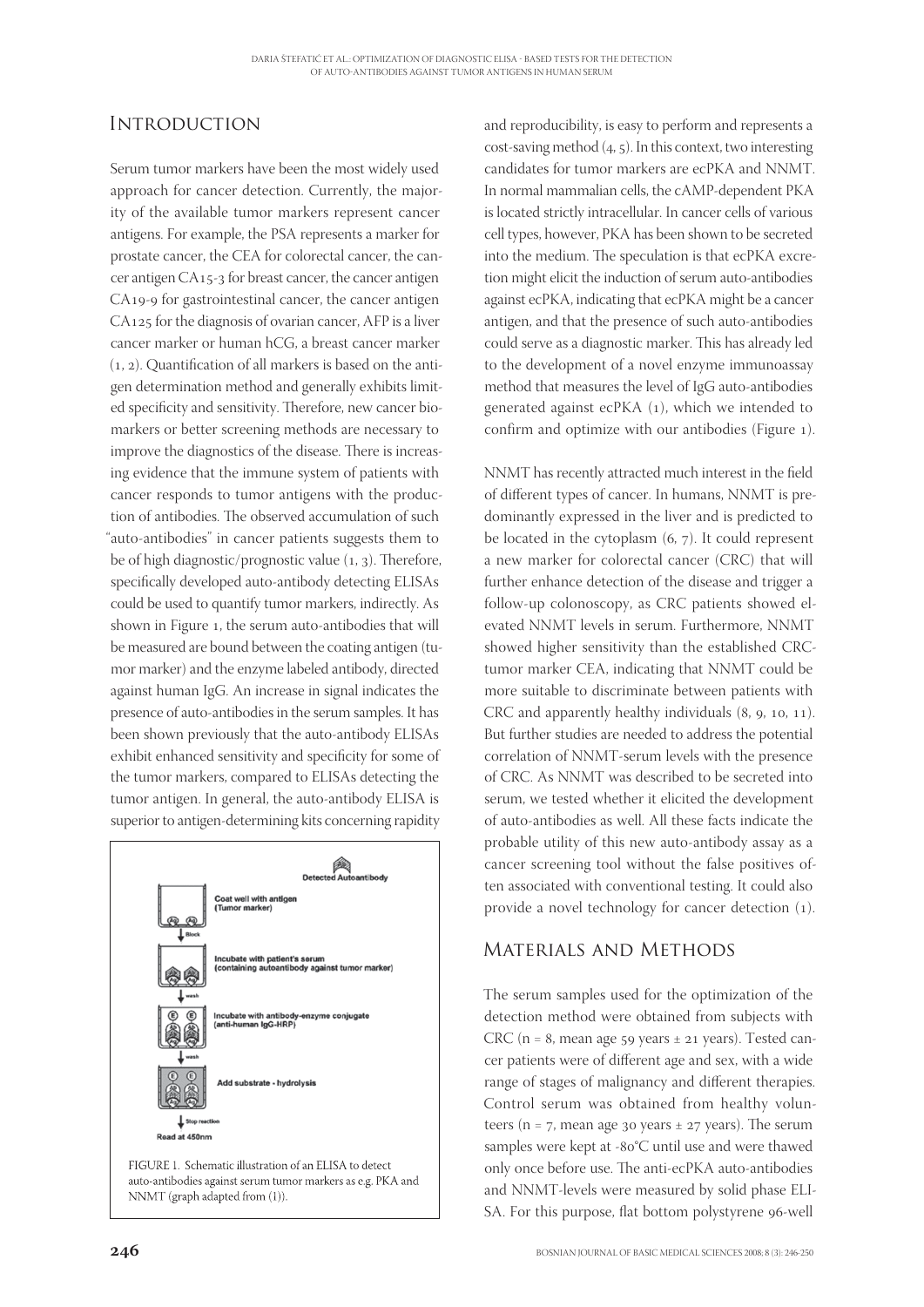Immunolon-4 HBX microtiter plates were used (binding capacity 100-200 ng IgG/cm<sup>2</sup>). Each single ELISA was repeated at least twice and standards, samples, blanks and/or controls were analyzed in duplicates.

#### *Detection system for anti-PKA auto-antibody ELI-*

*SA*. The microtiter plates were coated with 2 μg/ cm<sup>3</sup> of the purified recombinant human PKA Cα subunit in 100 mm<sup>3</sup> coating buffer (phosphate buffered saline (PBS). The plate was sealed with adhesive sealing films for microplates (EXCEL Scientific, Inc.) and was incubated overnight, in the dark at room temperature (RT). The plates were than washed once with PKA-buffer I (20 mmol/dm<sup>3</sup> Hepes, 0,9% NaCl, 30 mmol//dm<sup>3</sup> sucrose, plus  $0.1\%$  bovine serum albumin (BSA), pH  $7,0$ ), blocked for 2 h at RT with 100 µl of a four-fold dilution of BlockAce (AbD Serotec) and washed two times with PKA-buffer II (50 mmol/dm<sup>3</sup> sodium citrate, 0,3 mol/ dm<sup>3</sup> NaCl, 0,5% Tween 20, pH 5,0-5,2). Then 100 mm<sup>3</sup> of 10.000-fold diluted serum samples were added and incubated for  $1$  h at  $37^{\circ}$ C. Sera were diluted in sample PKA-buffer III (PBS pH 7,4; 0,1% Tween 20 and plus 0,25% BSA). After three washes with PKA-buffer II, 100 mm<sup>3</sup> of 20.000-fold diluted anti-human IgG-HRP (Jackson ImmunoReserach Laboratories Inc., USA; Cat. Nr. 109-035-003) conjugate were added in buffer IV (PBS, 0,9% NaCl and plus 1% BSA), incubated for 1 h at RT. Then the plate was washed five times in washing PKA-buffer II, and incubated with 100 mm<sup>3</sup> of the prestained TMB PLUS substrate solution (BOTREND) for  $30$  minutes at RT in the dark. The enzyme reaction was stopped with 100 mm<sup>3</sup> of 0,45 mol/dm<sup>3</sup>  $H<sub>2</sub>SO<sub>4</sub>$ . The absorbance was read within  $30$  minutes at 450 nm with an ELISA reader (SPEKTRA MAX).

Anti-NNMT auto-antibody ELISA. The ELISA steps, the buffer system, incubation time and temperatur for this detection system are identical to anti-PKA autoantibody ELISA. Coating was carried out with μg/ml of the NNMT human recombinant protein (GenWay Inc.; Cat. Nr.10-288-22087F). A two-fold serial dilution of chicken α-human polyclonal NNMT IgY (starting at 500-fold; GenWay Inc.; Cat. Nr.15-288-22087) was used as standard reagent and serum samples were diluted  $10.000 - or 25.000$ -fold. As crude controls for the specificity of the assay, 100 mm<sup>3</sup> of pure and ten-fold diluted mouse universal negative control (Dako Cytomation; Code Nr. N1698) were added. Anti-human IgG-HRP conjugate (Jackson ImmunoResearch Laboratories, Inc., USA; Cat. Nr. 109-035-003) was (two-fold) serially diluted in buffer IV (PBS, 0,9% NaCl, 1% BSA; from 10.000fold dilution to 40.000-fold dilution) to determine the most suitable concentration. Mouse α-human polyclonal NNMT (Abnova Inc.; Cat. Nr. H00004837-A01) was also tested as a standard reagent in the optimization process but showed less sensitivity and specificity compared to chicken α-human polyclonal NNMT IgY.

*Detection and analyses.* Measurements were carried out on the SPECTRA MAX-ELISA plate reader, with standard quantification software for ELISAs. All optical density (OD) values represent means of duplicates +/- standard deviation.

### **RESULTS**

*The anti PKA auto-antibody assay.* First, the coating antigen and HRP-labeled antibody concentrations of the published ecPKA auto-antibody assay were tested for their applicability, using positive (CRC) and negative (healthy) serum samples. Wells coated with antigen showed a mean absorbance of  $0,126 \pm 0,0076$  with coefficient of the variation  $(\%CV)$  of 6,0% for the positive samples and  $0.043 \pm 0.0035$ , CV =  $8.1\%$  for the negative samples. When the plates were used uncoated (in absence of coating antigen), the mean value for the positive samples was  $0.074 \pm 0.0043$ , CV = 5,8% and  $0.067 \pm 0.004$ , CV = 5,9% for the negative. In both cases the %CV was below 10% and therefore acceptable. For purposes of optimization, four different dilutions of two different HRP-labeled IgG antibody preparations, the whole molecule  $(H+L)$  and IgG-Fc $\gamma$  (specific fragment), were tested (Jackson ImmunoReserach Laboratories Inc., USA; Cat. Nr. 109-035-003 and 109-035-008). When positive samples (patients with CRC) were tested, the  $5.000$ -fold dilution of the IgG-HRP (H+L) antibody showed the best performance with a mean OD value of  $0.183 \pm 0.009$  (CV 4.9%) which was significantly higher compared to the IgG-HRP Fcγ specific fragment (OD =  $0.143 \pm 0.001$ , CV  $0.6\%$ ). Therefore the IgG-HRP whole molecule was chosen for further tests. In addition, six different concentrations  $(50; 25; 12,5; 6,25; 3,125$  and 1,5625 ng/cm<sup>3</sup>) of the purified polyclonal rabbit PKA/C alpha/beta antibody were tested for the applicability as standard-reagent (STD). The distribution of the absorbance values vs. the concentrations of one representative experiment is shown in Figure 2. Two serum-dilutions were also tested to determine the best signal to noise ratio (s/n ratio). The 10.000-fold dilution resulted in a higher  $s/n$  ratio than the 25,000-fold dilution. The mean s/n ratio of the 10.000-fold diluted serum was 1,27  $\pm$  0,08 (CV 6,3%), while the mean s/n ratio of the 25.000-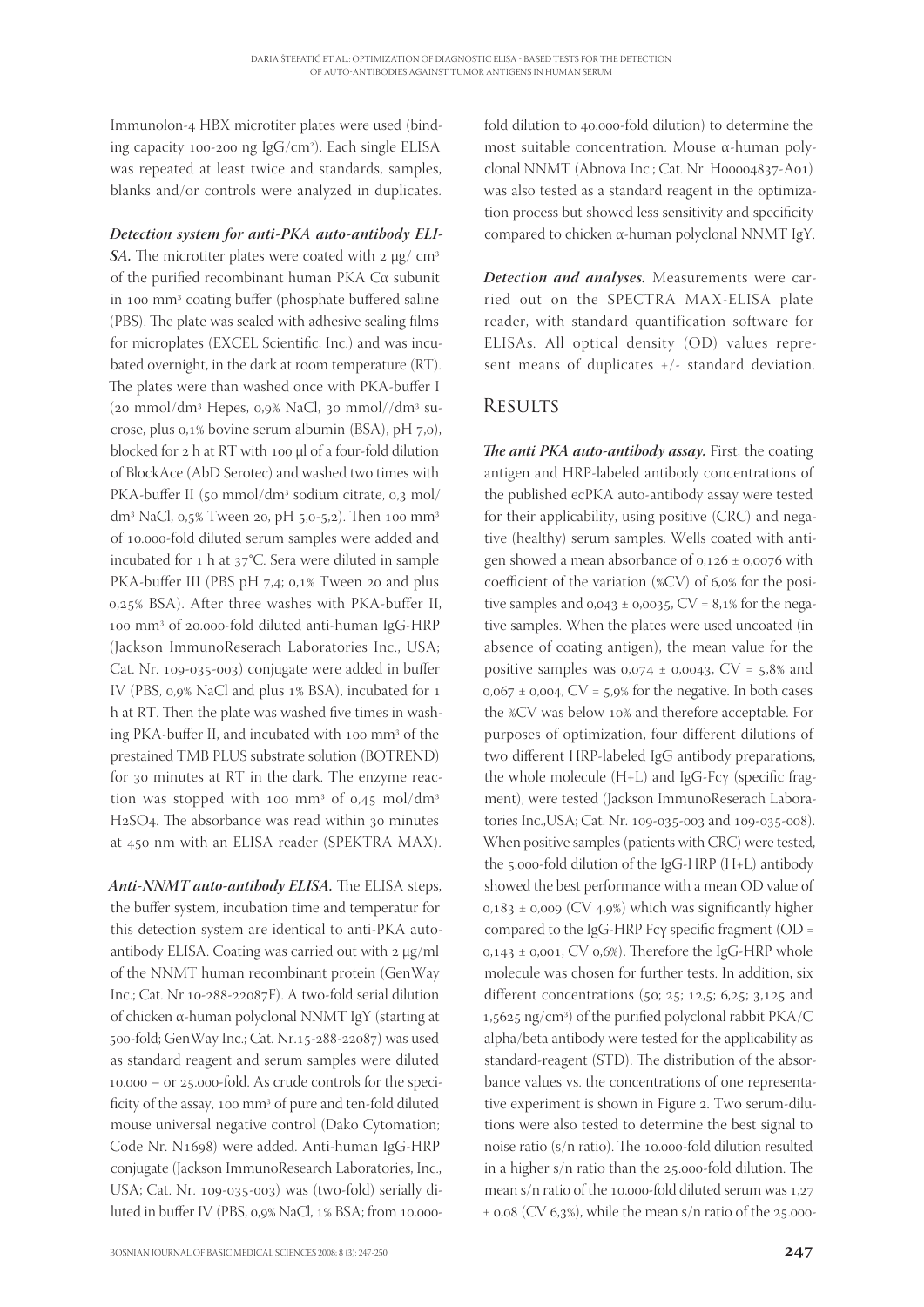

fold diluted serum was  $1,07 \pm 0.02$  (CV 2,5%). Therefore, the 10.000-fold dilution was used for serum samples analyzed with the anti-ecPKA auto-antibody assay. In this case, the OD for the blank was  $0.068 \pm 0.0085$ .

*The NNMT auto-antibody assay.* Analogue to the anti-ecPKA auto-antibody assay, the goal was to establish an ELISA that could detect potentially existing auto-antibodies against NNMT in the serum of patients with CRC. Several concentrations were tested for the STD, in this case the chicken α-human polyclonal NNMT IgY and four different dilutions of anti-human IgG-HRP antibody. As human STD-preparations were not commercially available, the STD of different species (e.g. mouse, chicken) was used. Fortunately, the anti-human IgG exhibited the expected cross-reactivity towards these non human STD. These tests showed on the one hand whether the absorbance values were in the desired range  $(OD < 2)$  and on the other hand which dilution of the enzyme conjugate was the most suitable one. STD concentration of  $500 \text{ ng/cm}^3$  (and lower) in combination with the 5.000-fold diluted IgG-HRP showed the best signal to noise (s/n) ratio and absorbance signals were in desired range (Figure 3). Additionally, mouse α-human polyclonal NNMT was also tested as STD, but showed a lower s/n ratio indicating lower sensitivity. The mean s/n ratio of the mouse α-human polyclonal NNMT was 1.44 and the mean  $s/n$ ratio of the chicken α-human polyclonal NNMT IgY was 2.13 (determined with a low STD concentration of 62,5 ng/cm<sup>3</sup>). The mouse universal negative control showed lower absorbance with a mean OD value of  $0,066 \pm 0,002$ ; CV= 3,0%. Serum samples (10.000-fold



dilution) from a small set of patients with CRC showed the mean OD value of  $0.078 \pm 0.003$ , CV = 3.8% and the healthy controls  $0.072 \pm 0.004$ , CV = 5.5% which resulted in no significant differences between the healthy controls and the patients with cancer. The OD value for the blank was  $0.08 \pm 0.003$ , CV = 3,8%, indicating the possibility that auto-antibodies against NNMT don't exist or a too low sensitivity of the assay system.

### Discussion

The diagnosis of cancer is one of the most important and critical steps in cancer management. It has been shown that in the early phases of carcinogenesis, an increase of ecPKA- and NNMT expression occurs and that the presence of auto-antibodies generated against ecPKA highly correlate with cancer. The anti-ecPKA auto-antibodies serum levels were shown to be markedly up-regulated in patients with cancer  $(12, 13, 14)$ . For NNMT, auto-antibodies have not been analyzed so far. Nevertheless it is assumed that the detection of ecPKA- and potentially also of NNMT auto-antibodies could serve as a diagnostic method for cancers of various cell types. Regarding auto-antibody measurement, the ecPKA and the NNMT protein could represent two new, interesting "indirect" biomarkers for early cancer detection. The auto-antibody biomarker ELISA represents a good alternative to the antigen determining ELISA because it saves time and costs of the currently available antigen diagnostic kits. Critical factors in ELISA development are antibodies/antigens, liquid and solid phase and of course the samples. The choice of antibodies is particularly important. Monoclonal antibodies (MAb) recog-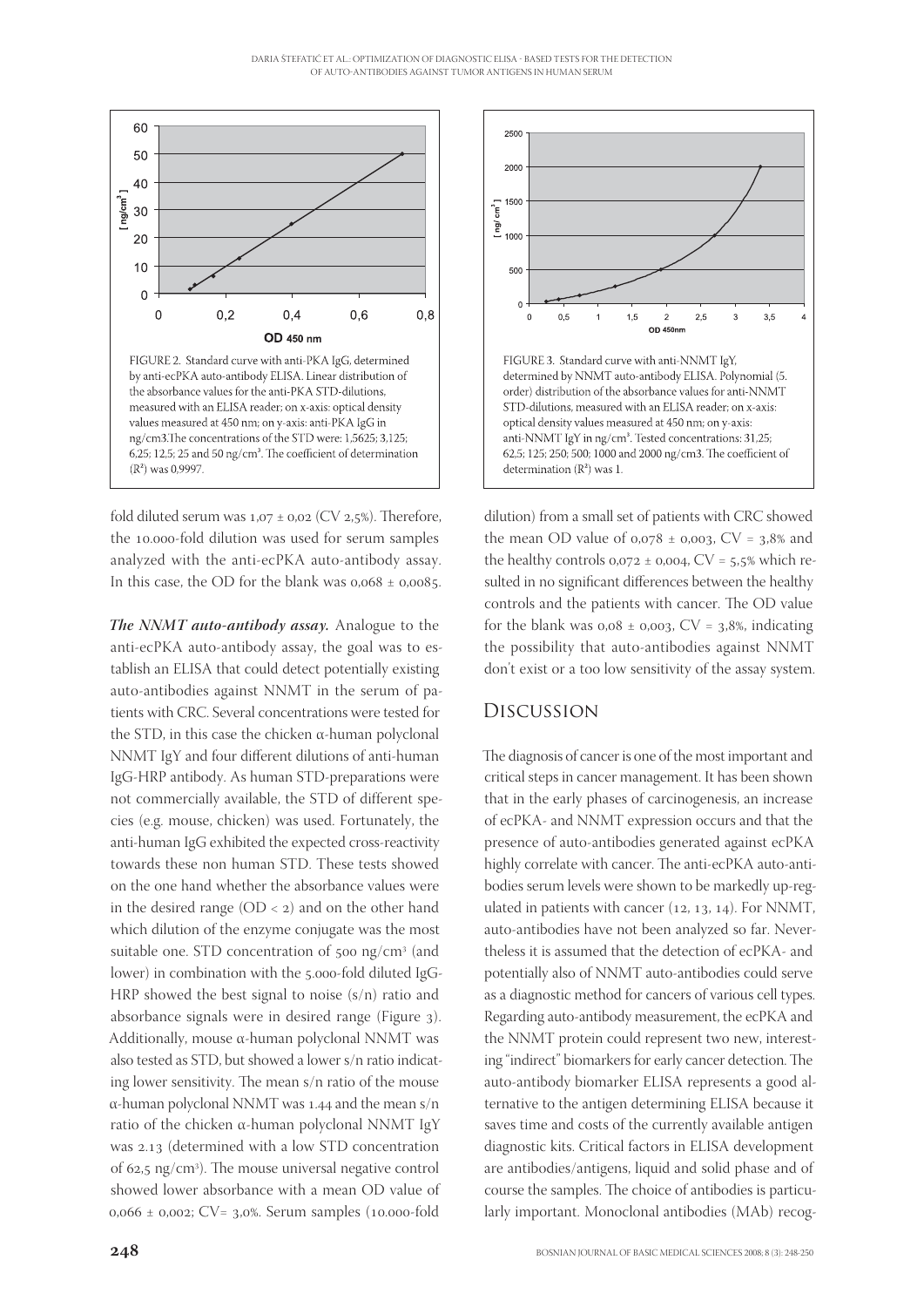nize a single epitope and therefore, the use of MAbs results in a higher specificity of the detecting method but at the costs of lower sensitivity. Polyclonal antibodies (PAb) show higher sensitivity because of the possibility that more antibodies bind to a single antigen molecule, but they have a higher risk for unspecific cross-reactivity  $(15)$ . There is no empirically correct choice and therefore, all candidate antibodies/antigens have to be tested to determine the optimal components. In this study, PAbs were used for the ELISAs, because the adequate MAb was not commercially available at the time of ELISA optimization. Therefore, a higher specificity of the assays couldn't be established. The advantage of using PAbs for these ELISAs is that they can be generated in a variety of species (e.g. rabbit, goat, mouse, chicken, donkey, etc.) thus giving rise to more options in experimental design. Sometimes cross-reactivity is a desired phenomenon, as in our case, the anti-human IgG fortunately exhibited positive cross-reactivity towards the non human NNMT - STD. PAbs generally make the detection more robust and are more tolerant to small changes in the nature of the detected analyte. Sample type (e.g. serum or tissue extract) can also have a great effect on assay performance and on the choice of the assay components. Serum samples are complex mixtures and the autoantibodies which are to be measured can be present in various concentrations. They can also be similar to other molecules which can lead to unwanted cross-reactivity with molecules that are not relevant for this test. All factors together can have an effect on the sensitivity and the specificity of the method. The results of the NNMT auto-antibody ELISA suggested the absence of NNMT

auto-antibodies in human serum. But the negative result could also have been due to a lack of assay sensitivity or due to the limited sample number. The assay parameters that could still be adapted for a better assay sensitivity are e.g. the coating antibody concentration, incubation time and sample dilution buffer. For the detection systems used in course of this study, a lower coating concentration was chosen. This should ensure that the antibody is the limiting factor. High concentrations of coating antigen can lead to less binding (the so-called "hook effect"). Furthermore, the addition of detergents or salt to the reaction mixture should reduce low affinity interactions indicating that the optimal composition and pH value of the fluid phase has to be determined for better removal of unbound and excessive components. All these factors have an influence on the sensitivity as well as on the specificity  $(16, 17)$ . In course of this study several conditions were tested for the washing- and incubation buffers. Lower concentration of the detergent Tween 20 and higher salt concentration was tested for the washing buffer. An increased detergent concentration was used in the case of the incubation buffer. After establishing the best (optimal) protocol, the respective buffers were used for serum sample analysis. Still, the interassay absolute values were not completely identical, therefore a standard dilution series has to be included with every plate. The antibody/antigen and buffer optimization experiments performed in this pilot study, using a two and three dimensional serial dilution system (CTA), led to the development of an assay that was successful in distinguishing CRC patients from healthy volunteers using the anti-ecPKA auto-antibody ELISA.

### Conclusion

The detection of auto-antibodies against tumor antigens in human serum certainly represents a promising approach in the field of cancer diagnostics. In fact, each tumor antigen that is shed into the blood stream is capable of inducing autoantibody formation. Both developed tests successfully detect antibodies against the two tumor proteins that were used for the generation of the standard curve. In serum samples, however only PKA auto-antibodies were detectable. All together, both tests still need to be validated and have to be tested on a larger number of samples. In case of NNMT to finally prove the absence of NNMT auto-antibodies and in case of ecPKA to further confirm the correlation with CRC.